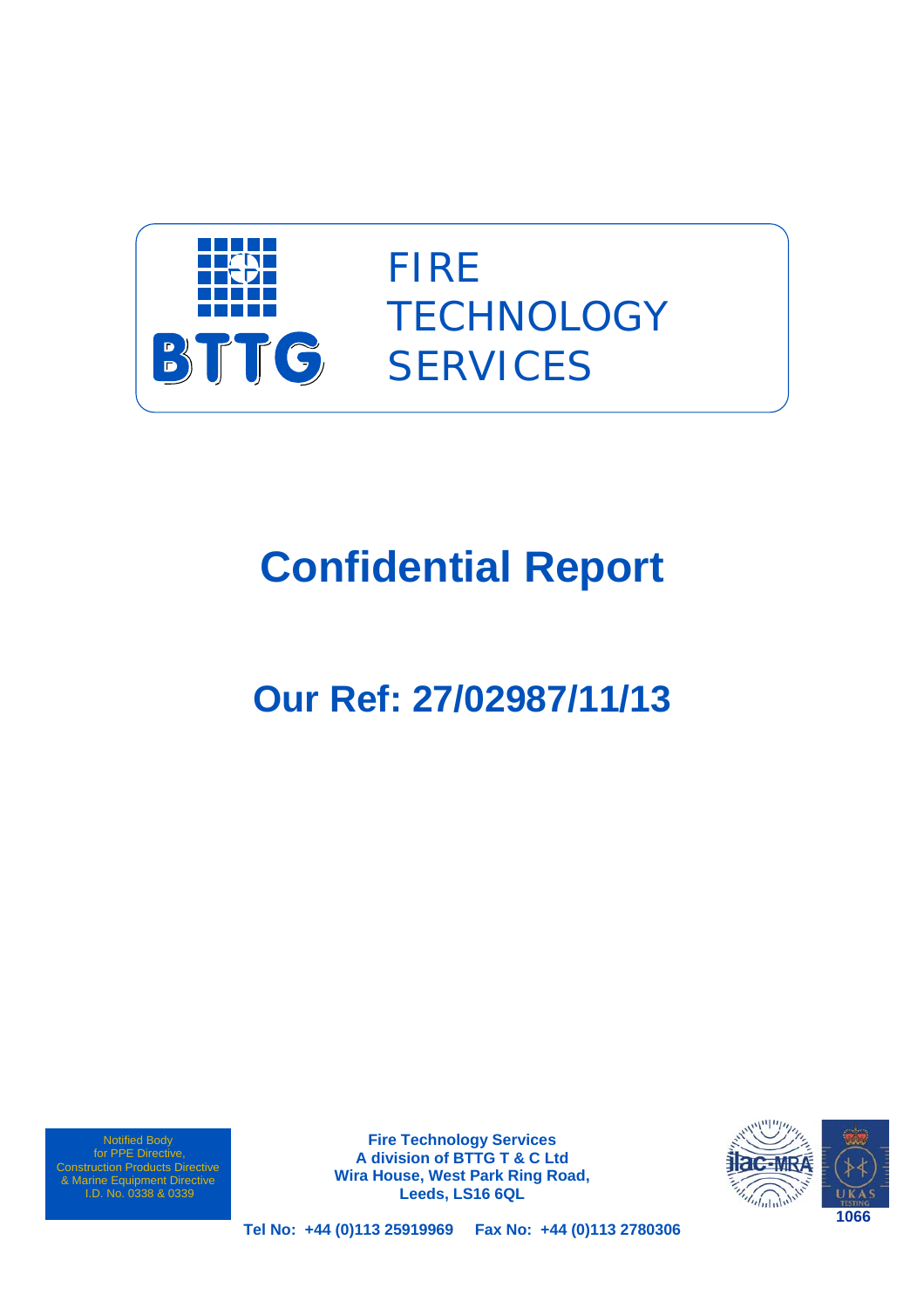

> Tel: +44 (0)113 259 1999 Fax: +44 (0)113 278 0306 Web:http://www.bttg.co.uk Email:CSLeeds@bttg.co.uk

| 13 December 2013                     |                                                                                                                                    |
|--------------------------------------|------------------------------------------------------------------------------------------------------------------------------------|
| Our Ref: 27/02987/11/13<br>Your Ref: | Page 1 of 5                                                                                                                        |
| Client:                              | Mermet S.A.S.<br>58 Chemin du Mont Maurin<br>38630 Veyrins - Thuellin<br>France                                                    |
| Job Title:                           | Fire Test on One Sample of Material                                                                                                |
| <b>Clients Order Ref:</b>            |                                                                                                                                    |
| Date of Receipt:                     | 22 November 2013                                                                                                                   |
| Description of Sample:               | One sample of material, referenced: Screen Nature Ultimetal (SNU)<br>colours Titanium 1301A (white) & Black Diamond 1307A (black). |
| Work Requested:                      | Fire Technology Services were requested to carry out a fire test on<br>the sample supplied to BS 476 Part 6 & 7 (loose laid).      |

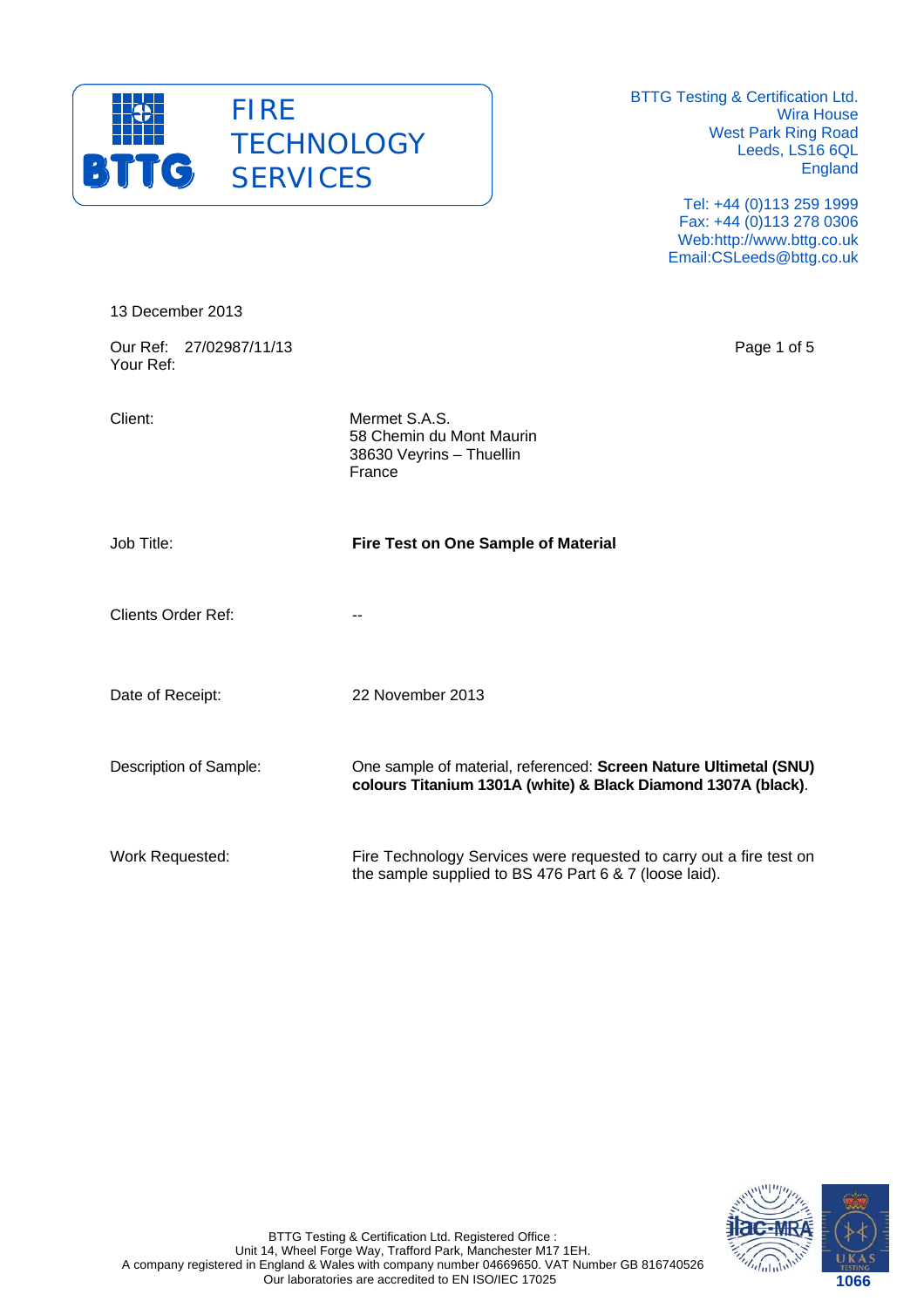

> Tel: +44 (0)113 259 1999 Fax: +44 (0)113 278 0306 Web:http://www.bttg.co.uk Email:CSLeeds@bttg.co.uk

13 December 2013 **Page 2 of 5 Page 2 of 5** 

Our Ref: 27/02987/11/13 Your Ref:

# **Mermet S.A.S.**

**FIRE TESTS ACCORDING TO BS 476:PART 7:1987 (AS AMENDED) (Method for classification of the surface spread of flame of products)** 

#### **Date of Test: 09/12/13**

# **Conditioning**

The sample was conditioned to constant mass at a temperature of 23±2°C and a relative humidity of 50±10% and maintained in this condition until required for testing

# **Procedure**

The test was carried out in accordance with BS 476:Part 7: 1987. The sponsor sampled the material and the specimens were cut from the sample to the dimensions set out in the standard by the sponsor. The specimens were tested stapled onto 12mm calcium silicate board

The following were recorded:-

- a) the time at which the flame front crosses each vertical reference line;
- b) the maximum extent of flame spread during the first 1.5 min from the start of the test;
- c) the maximum extent of flame spread during the whole test i.e. 10 min or less (if applicable)
- d) the time (and distance) at which maximum flame spread is reached.

The flame spread at 1.5min and the final flame spread results were compared with the standard class limits and a classification was assigned.

#### **Requirements**

The class limits for flamespread, detailed in BS 476:Part 7: are set out below.

|         | Flame spread at 1.5 min (mm) | Final flame spread (mm) |  |  |  |
|---------|------------------------------|-------------------------|--|--|--|
| Class 1 | $165 (+25)$                  | $165 (+25)$             |  |  |  |
| Class 2 | $215 (+25)$                  | $455 (+45)$             |  |  |  |
| Class 3 | $265 (+25)$                  | $710 (+75)$             |  |  |  |
| Class 4 | Exceeding Class 3 limits.    |                         |  |  |  |

A definitive classification is based on a sample of six specimens and the figure in brackets gives the tolerance by which only one specimen in six may exceed the class limit assigned.

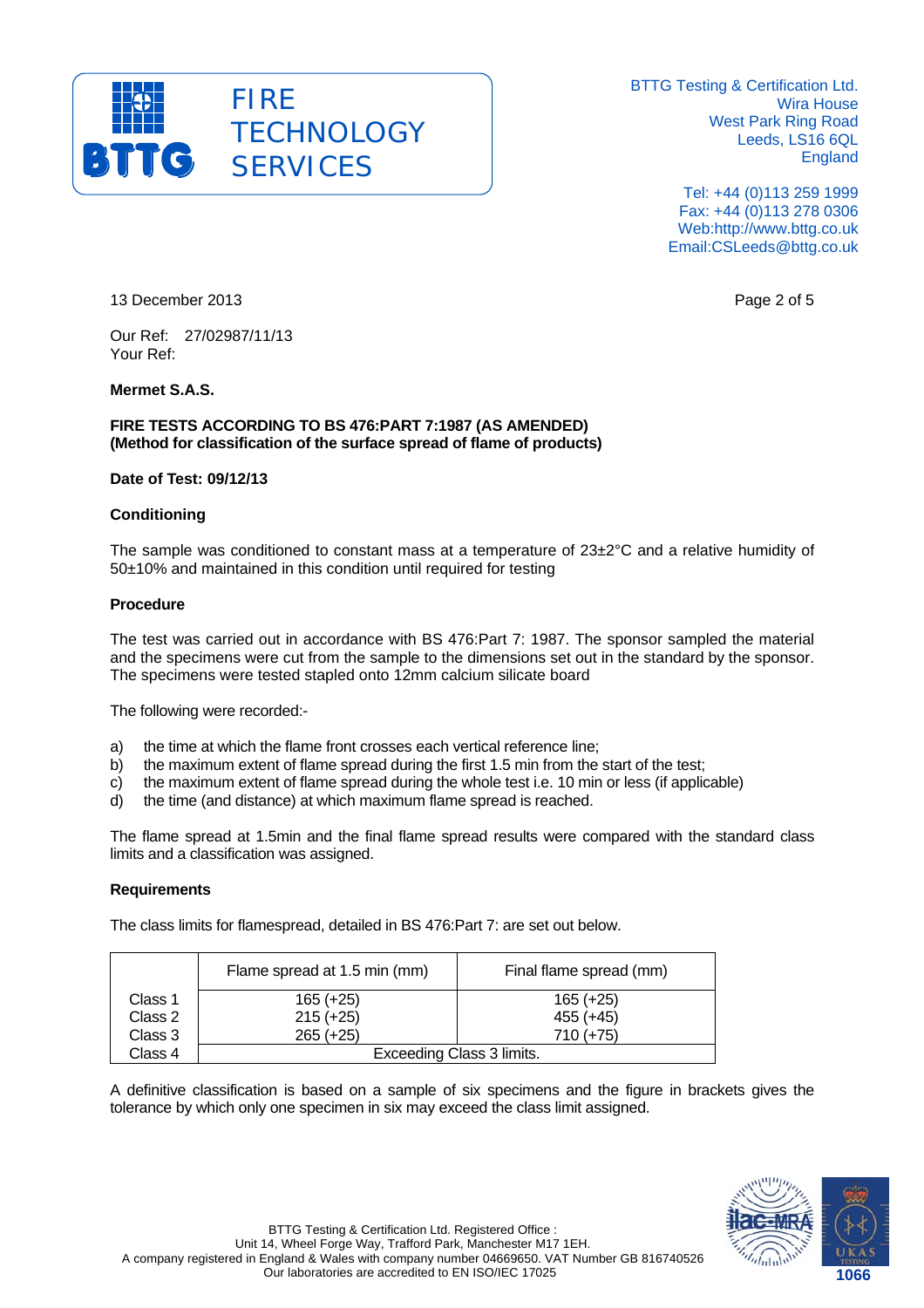

> Tel: +44 (0)113 259 1999 Fax: +44 (0)113 278 0306 Web:http://www.bttg.co.uk Email:CSLeeds@bttg.co.uk

13 December 2013 **Page 3 of 5** 

Our Ref: 27/02987/11/13 Your Ref:

# **Mermet S.A.S.**

#### **Results**

The test results relate only to the behaviour of the test specimens of the product under the particular conditions of test; they are not intended to be the sole criterion for assessing the potential fire hazard of the product in use.

| Time for flame<br>spread to reach (s)<br>(mm) |     |     | Flame spread<br>at 1.5 min<br>(mm) | Maximum<br>flame spread<br>(mm) | Time to reach<br>maximum flame<br>spread (s) |    |    |
|-----------------------------------------------|-----|-----|------------------------------------|---------------------------------|----------------------------------------------|----|----|
| 165                                           | 215 | 265 | 455                                | 710                             |                                              |    |    |
| --                                            |     |     |                                    |                                 | 60                                           | 60 | 60 |
| --                                            | --  | --  |                                    |                                 | 60                                           | 60 | 60 |
| --                                            | --  | --  |                                    |                                 | 60                                           | 60 | 60 |
| --                                            | --  | --  |                                    |                                 | 60                                           | 60 | 60 |
|                                               |     |     |                                    |                                 | 60                                           | 60 | 60 |
|                                               |     |     |                                    |                                 | 60                                           | 60 | 60 |

The results indicate that the sample met the performance requirements of Class 1.

# **Observations**

--

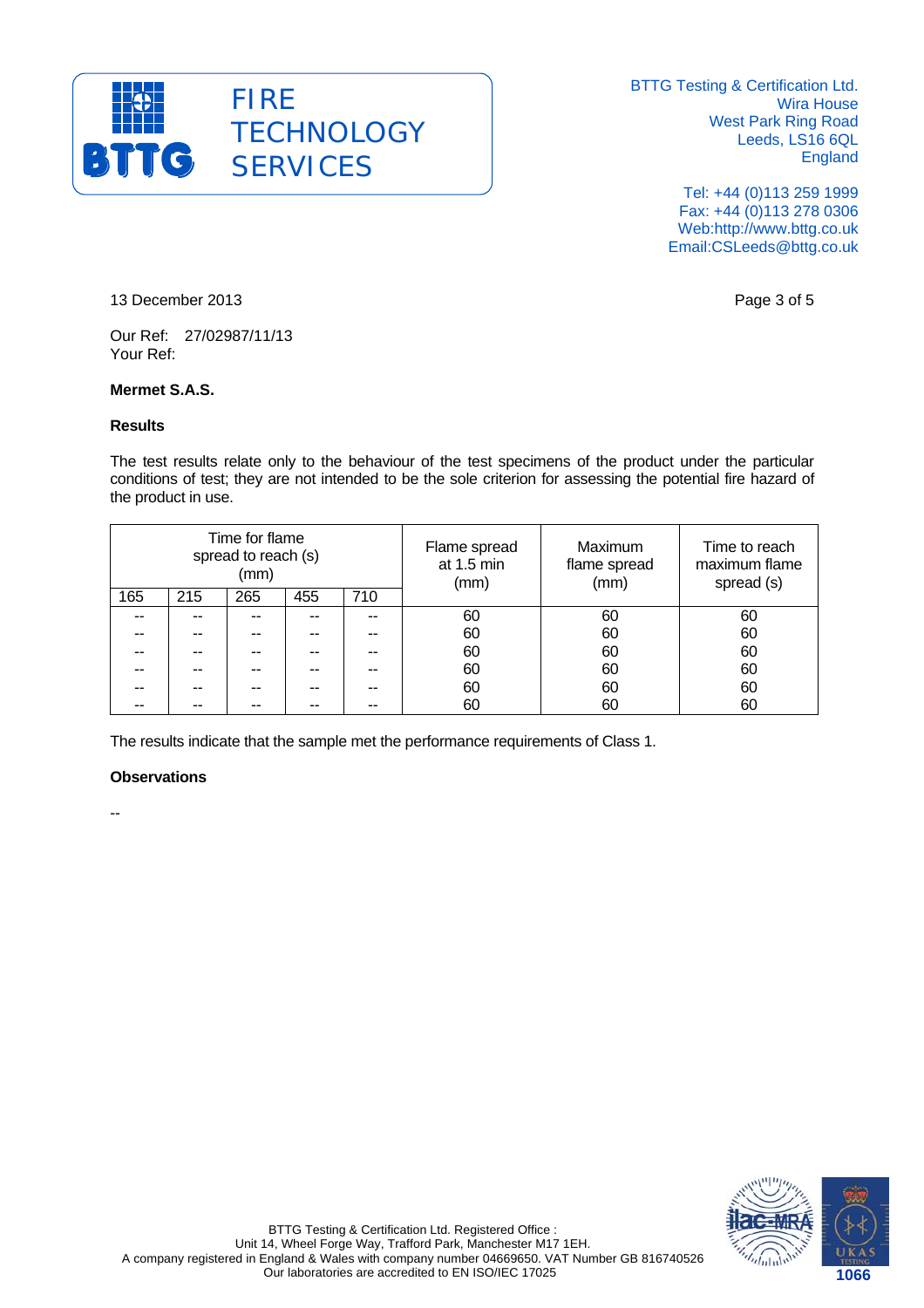

> Tel: +44 (0)113 259 1999 Fax: +44 (0)113 278 0306 Web:http://www.bttg.co.uk Email:CSLeeds@bttg.co.uk

13 December 2013 **Page 4 of 5** Page 4 of 5

Our Ref: 27/02987/11/13 Your Ref:

**Mermet S.A.S.** 

**FIRE TESTS ACCORDING TO BS 476-6:1989+A1:2009 Fire tests on building materials and structures. Method of test for fire propagation for products** 

**Date of Test: 13/12/13** 

#### **Test Method**

The test was carried out in accordance with BS 476-6:1989+A1:2009.

Prior to testing the sample the calibration of the equipment was determined to ensure compliance with the test limits set out in the standard.

The sponsor sampled the material and the specimens were cut from the sample received to the dimensions set out in the standard by the sponsor. The specimens were tested stapled onto 12mm calcium silicate board.

Temperatures of the flue gases were measured to the nearest degree centigrade at the time intervals and periods set out below, taking zero time as the moment of ignition of the gas supply. The temperature was measured by means of two thermocouples with their measuring junctions located in the cowl of the apparatus as required by the standard.

The relevant temperature-time intervals were observed for each individual specimen and the calibration board according to the ranges 0 to 3 minutes every 30 seconds, 4 to 10 minutes every 1 minute and 12 to 20 minutes every 2 minutes to give 3 time periods.

#### **Calculation of Results**

At each time interval the temperature of the calibration board was subtracted from that of the individual specimen temperature, this was then divided by ten multiplied by the time interval.

The sum of each individual value in each time period was then calculated to give an index of performance, s, for each specimen.

The fire propagation index of the product is calculated from the average of the individual s values for the total number of specimens in each time period.

Total  $I = i_1 + i_2 + i_3$ 

A definitive classification is based on a sample of at least three specimens.